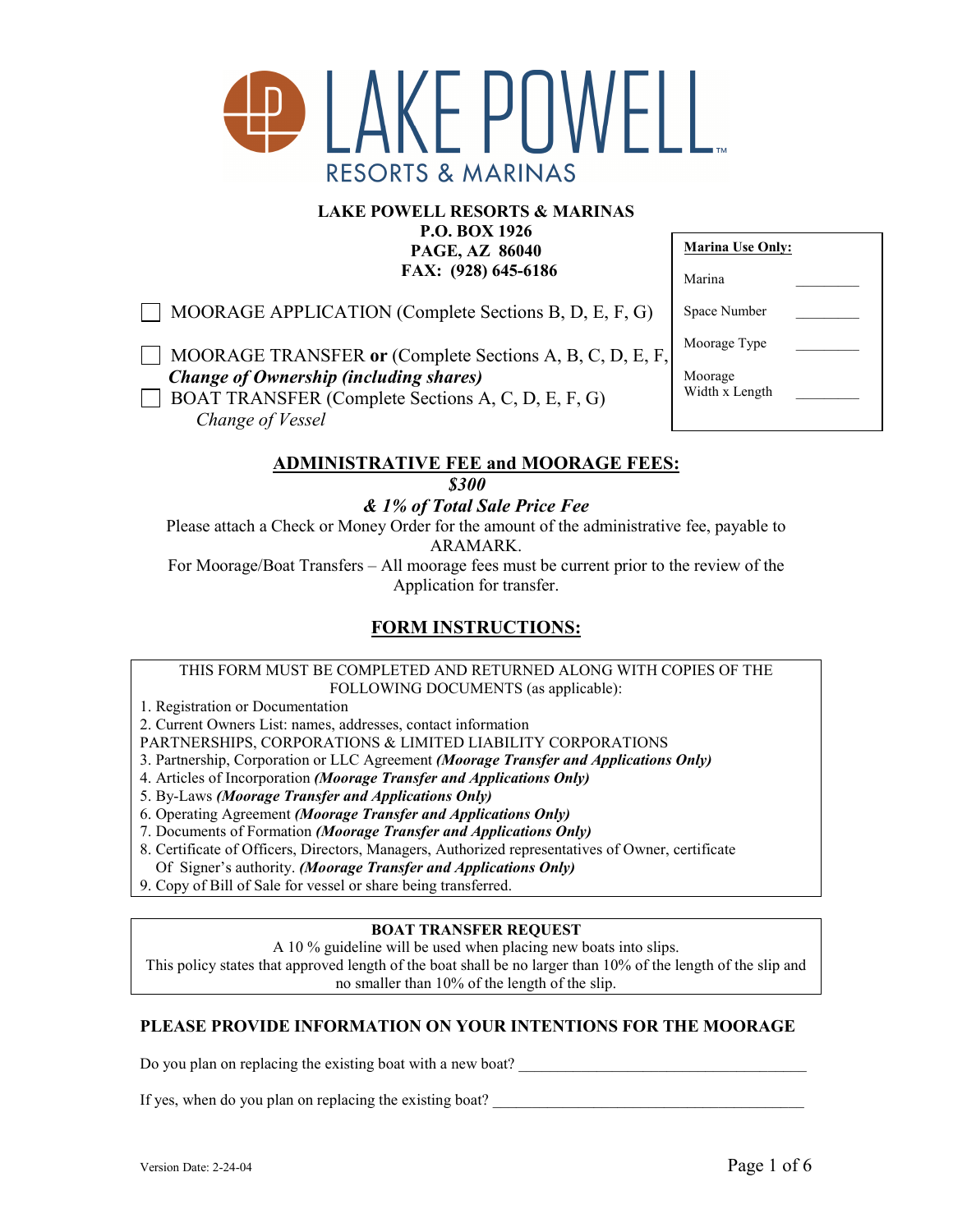Do you plan on selling any additional shares or adding partners in the boat? \_\_\_\_\_\_\_\_\_\_\_\_\_\_\_\_\_\_\_\_\_\_\_\_

If yes, then how many? When do you plan on adding to the current ownership?

*CURRENT TENANT or SELLER SIGNATURE DATE BUYER SIGNATURE DATE or APPLICANT SIGNATURE* 

**\_\_\_\_\_\_\_\_\_\_\_\_\_\_\_\_\_\_\_\_\_\_\_\_\_\_\_\_\_\_\_\_\_\_\_\_\_\_\_\_\_\_\_\_\_\_\_ \_\_\_\_\_\_\_\_\_\_\_\_\_\_\_\_\_\_\_\_\_\_\_\_\_\_\_\_** 

The Marina Manager, Director of Marina Operations, and the National Park Service must approve all transfers in writing before a Moorage Agreement will be considered.

### **SECTION A**

| <b>Current Tenant Information:</b>                                                                           |                  |  |
|--------------------------------------------------------------------------------------------------------------|------------------|--|
|                                                                                                              |                  |  |
|                                                                                                              |                  |  |
|                                                                                                              |                  |  |
|                                                                                                              |                  |  |
|                                                                                                              |                  |  |
| <b>Moorage Applicant:</b>                                                                                    | <b>SECTION B</b> |  |
|                                                                                                              |                  |  |
|                                                                                                              |                  |  |
| ADDRESS                                                                                                      |                  |  |
|                                                                                                              |                  |  |
| HOME PHONE () WORK PHONE () E-mail                                                                           |                  |  |
| I / we accept the rights and responsibilities addressed in the Boat Storage License and the Moorage Policies |                  |  |

and Procedures. I also agree to comply with all NPS policies and regulations. It is necessary to provide current vessel insurance, ownership records, schedules, and current vessel registration to the Slip & Buoy Office on an annual basis with the Moorage Agreement and annually thereafter by no later than **May 1.** 

## **SECTION C**

#### **BOAT LISTED UNDER CONTRACT:**

| <b>Boat Make</b>           |             | Boat Name      |             |
|----------------------------|-------------|----------------|-------------|
| <b>Boat Model</b>          |             | Boat Year      |             |
| Length                     | Beam        | Height         |             |
| <b>Registration Number</b> |             | Hull ID Number |             |
| Marina                     | Buoy Number | Slip Number    | Dry Storage |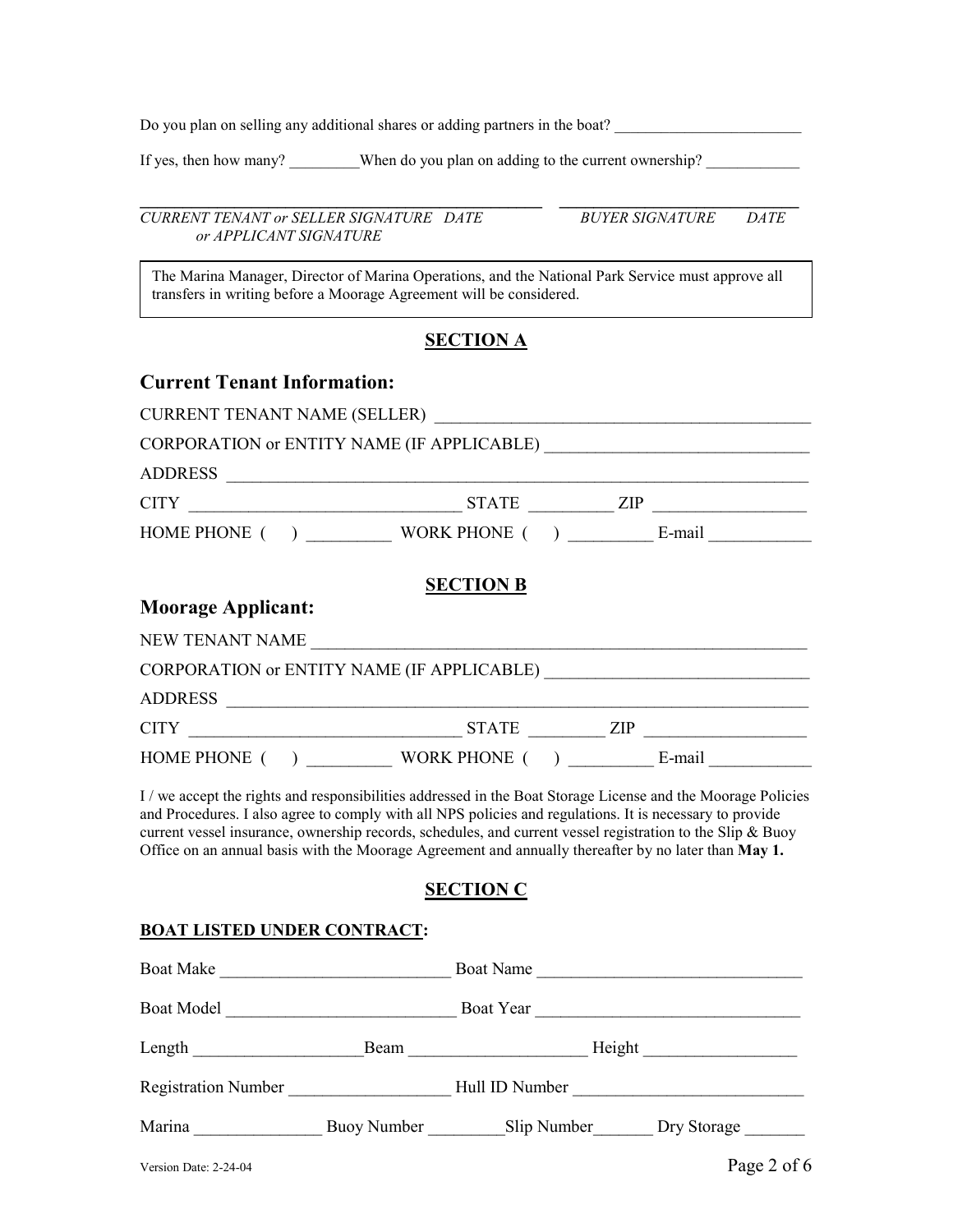### **BOAT CURRENTLY OCCUPYING MOORAGE:**

Is the boat listed above currently occupying the moorage space? \_\_\_\_\_\_\_\_\_\_\_\_\_\_\_\_\_

If not, what boat is occupying the moorage?

If no boat is currently occupying the moorage what date was the boat removed?

may be only for the value of the boat with no consideration paid for the moorage. This moorage shall not be used for any commercial purposes. No money or any other form of consideration can be attached or become a part of the transfer of this moorage. The purchase price paid

**Number of Ownerships Available on This Boat: \_\_\_\_\_\_\_\_\_\_\_\_\_\_\_\_\_\_\_\_\_** 

**Number of Ownerships Currently Sold on This Boat:** \_\_\_\_\_\_\_\_\_\_\_\_\_\_\_\_

**Purchase Price of Boat/Ownership***(if only partial ownership is currently being sold)*:\_\_\_\_\_\_\_\_\_

**NPS Authorized Broker Used:**  $\blacksquare$ 

All ownership or memberships of the entity in which the boat is held must be sold before the transfer will be considered. No ownerships may be sold for profit within the Glen Canyon Recreation Area.The NPS authorized broker must be involved in any sale of vessels or ownership in vessels as stated in the Glen Canyon National Recreation Area Policy for Boat Brokering. Any additional ownerships to be sold above the number listed above under "Available Ownerships" will have to be approved in advance and in writing by the concessioner. Once the transfer is approved any boats purchased will remain in the slip for a minimum of 24 months before a request to install a new boat into the slip will be considered.

#### **SECTION E**

#### **BOAT TO BE LISTED UNDER AGREEMENT:**

| <b>Boat Make</b>                                                                                               |  | Boat Name  |                |
|----------------------------------------------------------------------------------------------------------------|--|------------|----------------|
|                                                                                                                |  |            | Boat Year      |
| Length $\qquad \qquad$                                                                                         |  |            |                |
| Registration Number                                                                                            |  |            | Hull ID Number |
| Applicants that have ownership in any other boats must list what boats they involved at<br><b>Lake Powell.</b> |  |            |                |
| Applicant                                                                                                      |  | Boat Owned | Location       |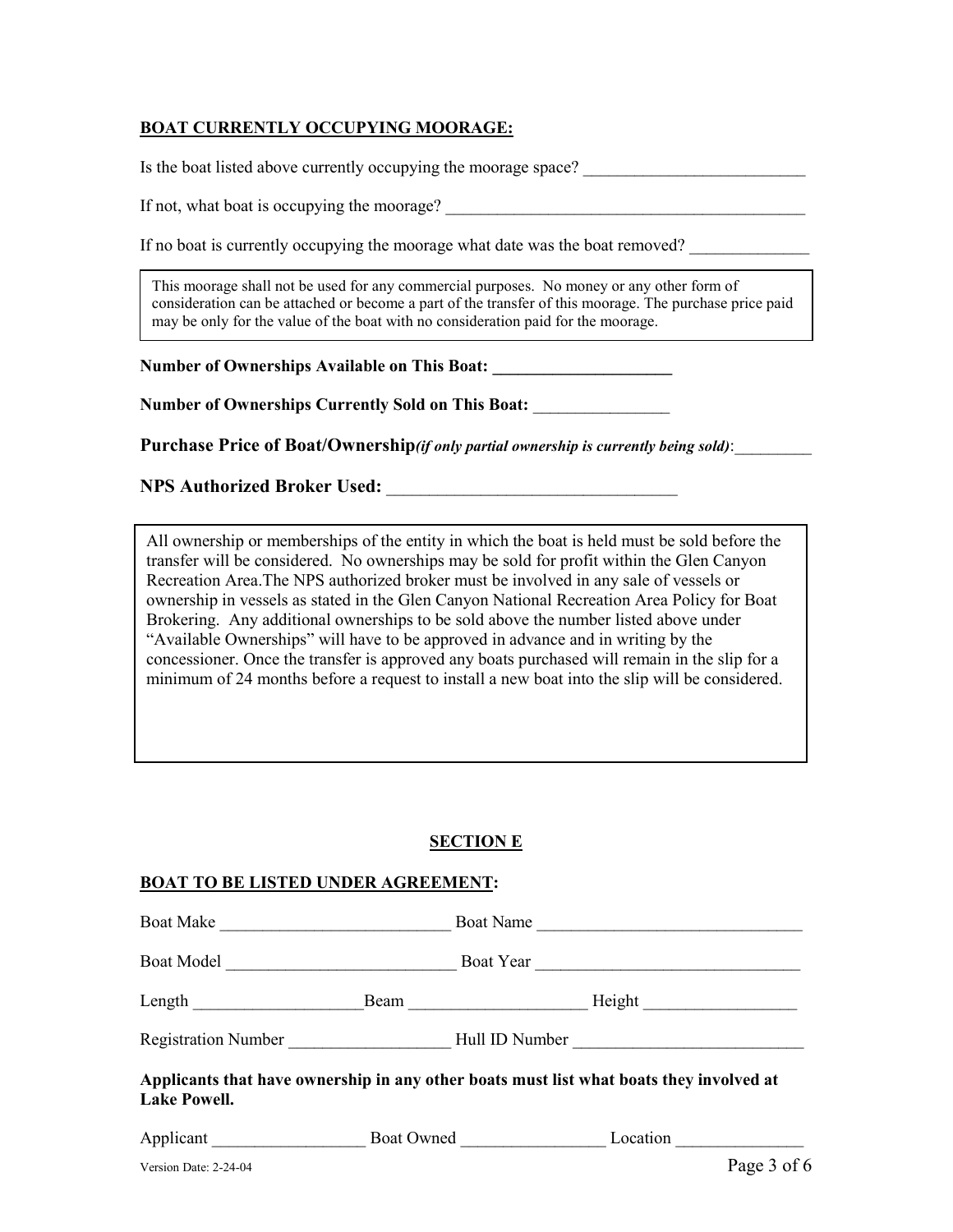| Applicant | <b>Boat Owned</b> | Location |
|-----------|-------------------|----------|
| Applicant | Boat Owned        | Location |
| Applicant | Boat Owned        | Location |

## **SECTION F**

|                   | $PO Box$ $PO Box$                                                                               |
|-------------------|-------------------------------------------------------------------------------------------------|
|                   |                                                                                                 |
|                   |                                                                                                 |
|                   |                                                                                                 |
|                   |                                                                                                 |
|                   | Shares Owned ______ Total Price Paid __________ Shares Owned ______ Total Price Paid _________  |
|                   |                                                                                                 |
|                   |                                                                                                 |
|                   | PO Box PO Box                                                                                   |
|                   | City State Zip City State Zip                                                                   |
|                   |                                                                                                 |
|                   |                                                                                                 |
|                   |                                                                                                 |
|                   | Shares Owned ______ Total Price Paid ___________ Shares Owned ______ Total Price Paid _________ |
| Name              | Name                                                                                            |
|                   | Address                                                                                         |
| $PO Box$ $PO Box$ |                                                                                                 |
|                   |                                                                                                 |
|                   |                                                                                                 |
| Work Phone        | Work Phone                                                                                      |